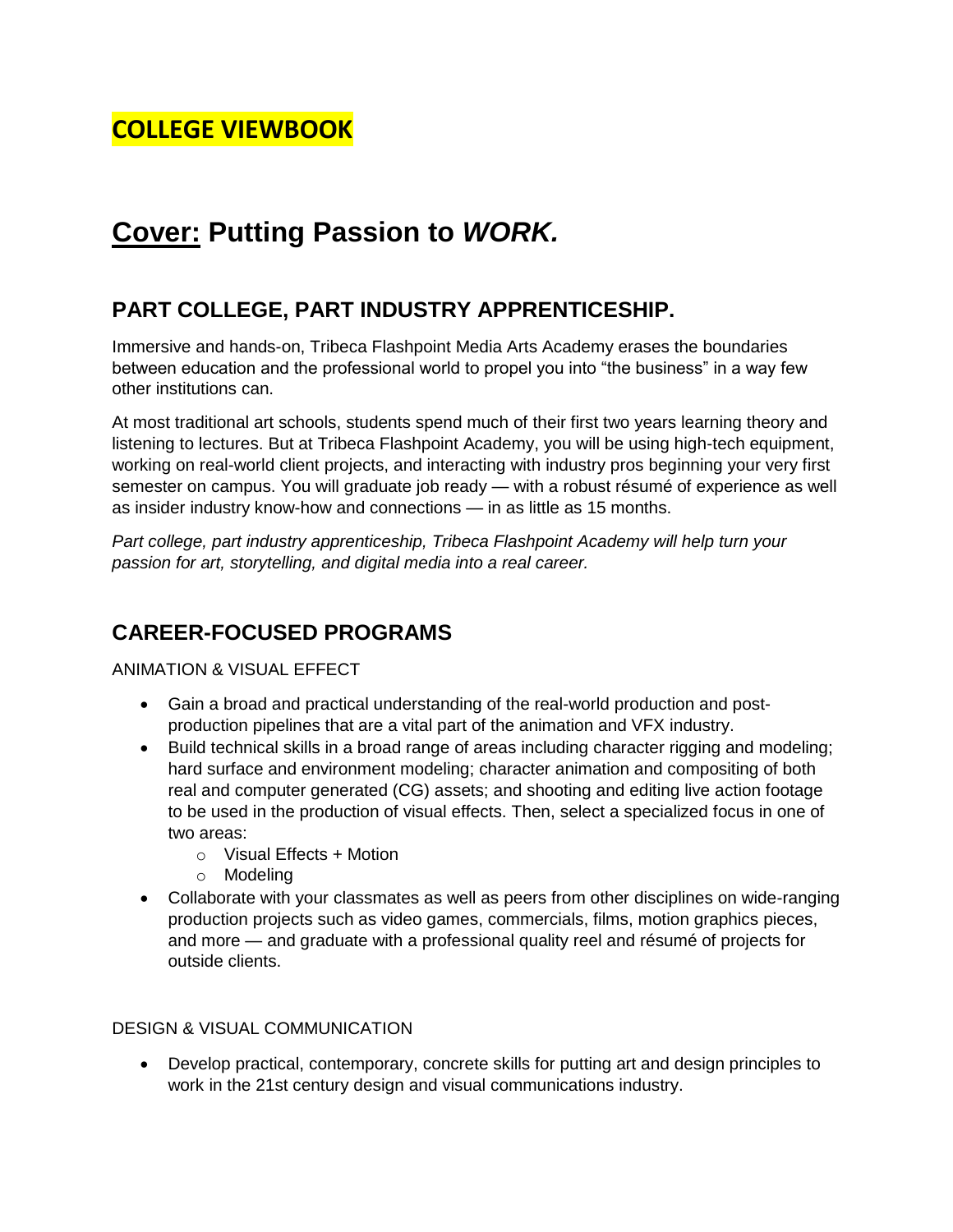- Build a strong understanding of the roles and processes in today's agency and business production environments while gaining extensive hands-on training using industrystandard hardware and software to develop advertisements, package designs, websites, social media and digital marketing campaigns, user interfaces, and more. All students will then take coursework focused on Advanced Design
- Collaborate with your peers in providing visual assets for a range of institutional production projects for real-world clients — and graduate with a solid résumé and a professional-quality portfolio of diverse work.

#### FILMA & BROADCAST

- Work with industry-standard equipment both in the classroom and on location while building not only technical skills and industry credits, but also the collaborative, real-time problem-solving skills needed in the professional world of film and broadcast.
- Gain a broad and practical understanding of all aspects of the film and broadcast business before selecting a specialized focus in one of four areas:
	- o Cinematography
	- o Film Production
	- o Broadcast Production
	- o Post-Production
- Collaborate with your peers on projects like short films, web series, documentaries, commercials, and music videos for real-world clients — and graduate with a professional demo reel of high-end film and media projects and a robust résumé of real-world credits.

#### GAME & INTERACTIVE MEDIA

- Gain a practical, concrete understanding of how to take games and other interactive media from concept to consumer in the real world — collaborating with your peers on real-world processes from research and development to programming and quality assurance testing to distribution and promotion.
- Receive hands-on training and a strong working knowledge of all areas of production before selecting a sub-specialty in one of the following:
	- o Game Programming
	- o Game Design
- Assist with developing real, playable games, mobile apps, and more and graduate with a competitive set of portfolio samples and a robust, polished résumé.

#### RECORDING ARTS

Develop practical knowledge and skills for applying recording arts techniques across many different career paths — from live event production to music recording to films and commercials to video games and web-based interactive productions.

 Gain a solid understanding of all areas of audio production before selecting a focus in one of the following areas: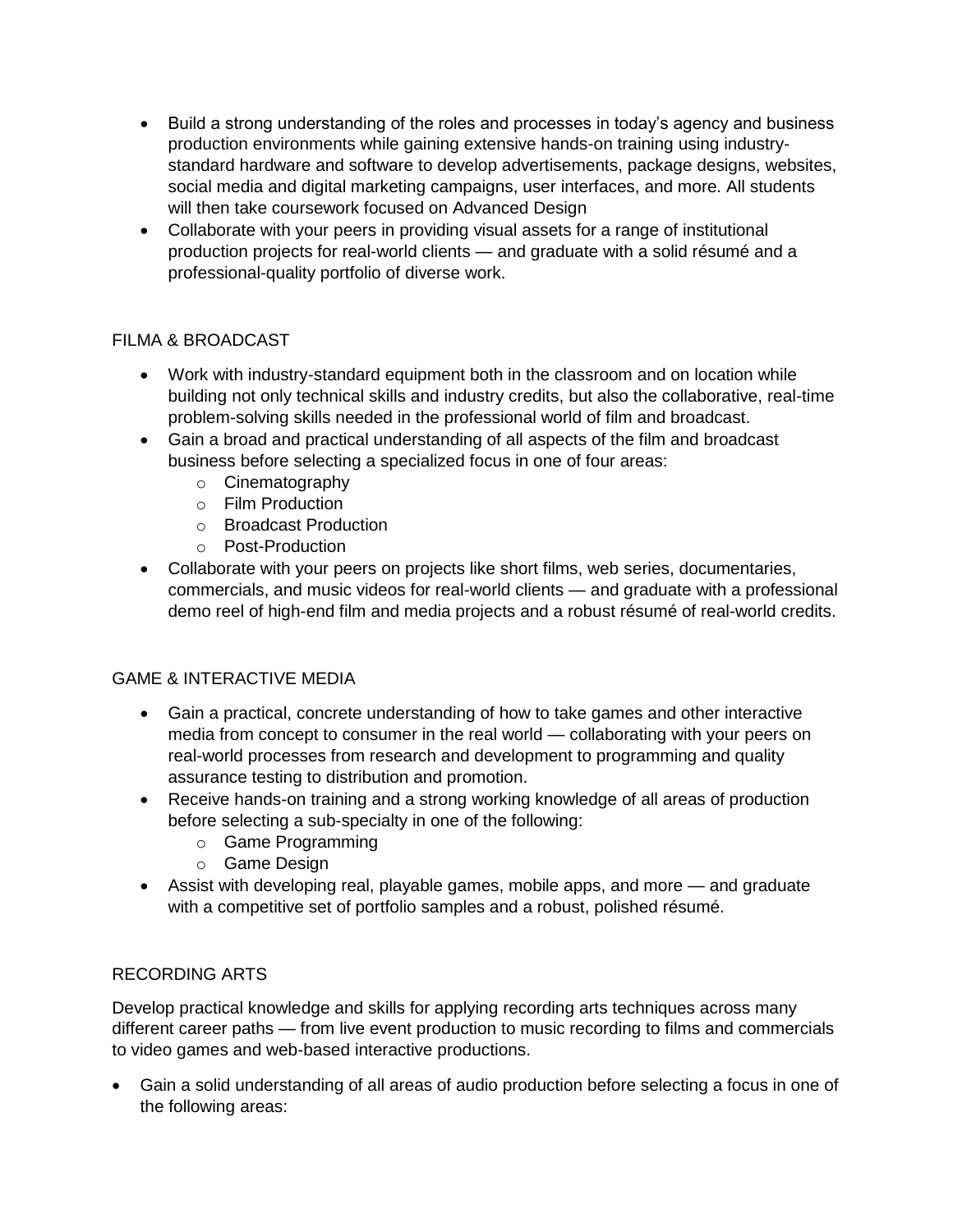- o Sound Design + Post-Production
- o Music Engineering + Live Event Production
- Work on music recording sessions, capture production audio in the field, mix your own soundtracks, team up with colleagues in other disciplines to create sound design for largescale institution-wide productions — and graduate with a competitive demo reel and robust résumé of real-world credits.

# **REAL-WORLD TRAINING**

#### PRODUCTION IN ACTION

An integral component of TFA's first-year curriculum, Production In Action provides you the opportunity to be part of a largescale, real-world production experience. Throughout this threeweek course, you will be mentored by real industry professionals as you work together with students from all five of our disciplines to create a multifaceted, large-scale production, such as a live concert, short film, video game, or television show. You will take a hands-on role in the project's planning, execution, and completion, and learn to think on your feet, solve problems like a professional, and create high-quality results in an immersive, collaborative setting.

#### FLASHPOINT ACADEMY STUDIOS

Flashpoint Academy Studios forms the cornerstone of our second-year curriculum. During this class, you will work in interdisciplinary production teams to complete projects for a range of outside clients. From online videos and educational games to feature film special effects to expertly-produced recording tracks, Flashpoint Academy Studios will provide you with opportunities to create professional work for your reel and résumé while working with clients who have real-world delivery expectations — all under close supervision and mentorship from TFA's expert faculty.

# **PROFESSIONAL MENTORSHIP**

#### CAREER SERVICES PROGRAM

As a second-year TFA student, you will participate in a required, year-long Career Services program in which you will receive intensive, personalized coaching and the "insider" knowledge you will need to effectively launch and build your career. This substantive coursework includes essential — yet rarely covered — topics such as business correspondence and online networking, branding yourself through elevator pitches and professional bios, interviewing skills, and more. During this course, you will also receive close mentorship in preparing your professional portfolio and will have the opportunity to participate in mock interviews with industry professionals who can provide priceless constructive feedback and coaching.

TFA JOB FAIR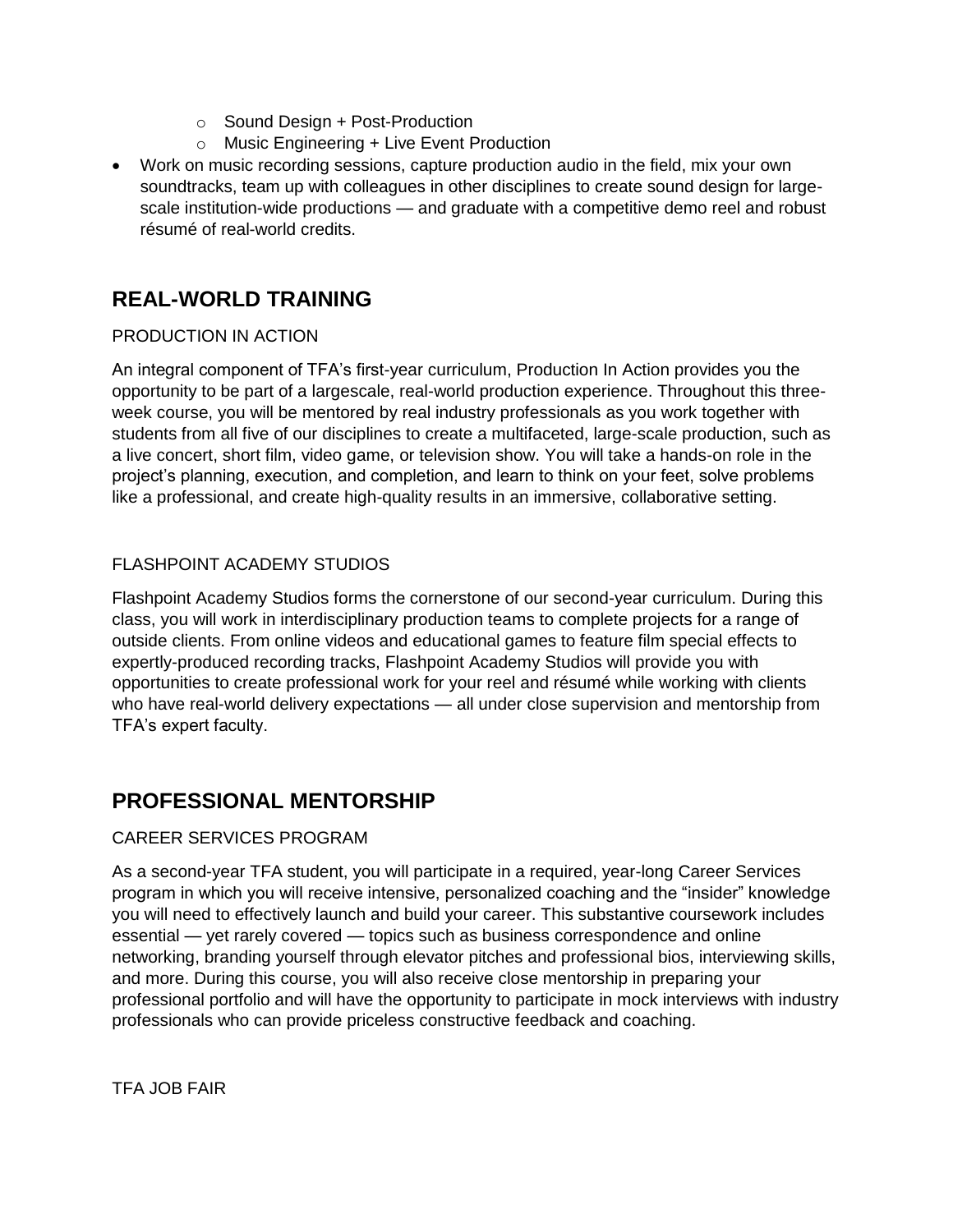Our Career Services department hosts an on-site, annual job fair that attracts an unrivaled and loyal following of employers such as Nickelodeon, Disney Television Animation, Lucasfilm Ltd., Blizzard Entertainment, Gameloft, WB Games, Raven Software, Hulu, SyFy Network, Pilgrim Films & Television, Mark Burnett Productions, OmniSound Studios, Groovemaster Studios, Another Country, and many more. This event will provide you with an invaluable opportunity to meet some of the industry's most desirable employers

#### INDUSTRY FIELD TRIPS

Each year, we facilitate dozens of field trips in which you will have the opportunity to visit industry businesses — such as video game developers, national television shows, film production companies, advertising agencies, recording studios, animation studios, and more for personal introductions and first-hand exposure to real-life operations

#### INDUSTRY SPEAKERS

As a school that is closely connected to the industry, it is no surprise that we regularly host prominent industry speakers (from Vincent D'Onofrio to Tyra Banks to Ed Burns to Mark Ecko and beyond) on our campus — to offer industry insights and career advice. As a student, you will have the invaluable opportunity to interact with, network with, and learn from these accomplished industry insiders.

#### TRIBECA FLASHPOINT STANDARDS

At TFA, we believe that technical job skills are only half of the equation. Getting and keeping a job also requires a range of "soft skills" — so we provide our students intensive coaching (both in and out of the classroom) to assist them in developing and honing these critical attributes (known as the Tribeca Flashpoint Professional Standards, or TFPS). During your time at TFA, you will have the opportunity to accrue TFPS Points by participating in personal and professional development activities and by personally exhibiting the professional standards of Communication, Accountability, Collaboration, Responsibility, Initiative, Presentation, Problem-Solving, Attentiveness, Respect, and Flexibility. If you are among the top point earners, you will enjoy access to unique opportunities ranging from attendance at exclusive industry events to participation in invitation-only workshops to acquiring a role on projects for real-world clients

## **SOUND BITES**

"You guys are *making* films as opposed to learning *how* to make films. That's where film education is going."

- Ed Burns, Writer / Director / Actor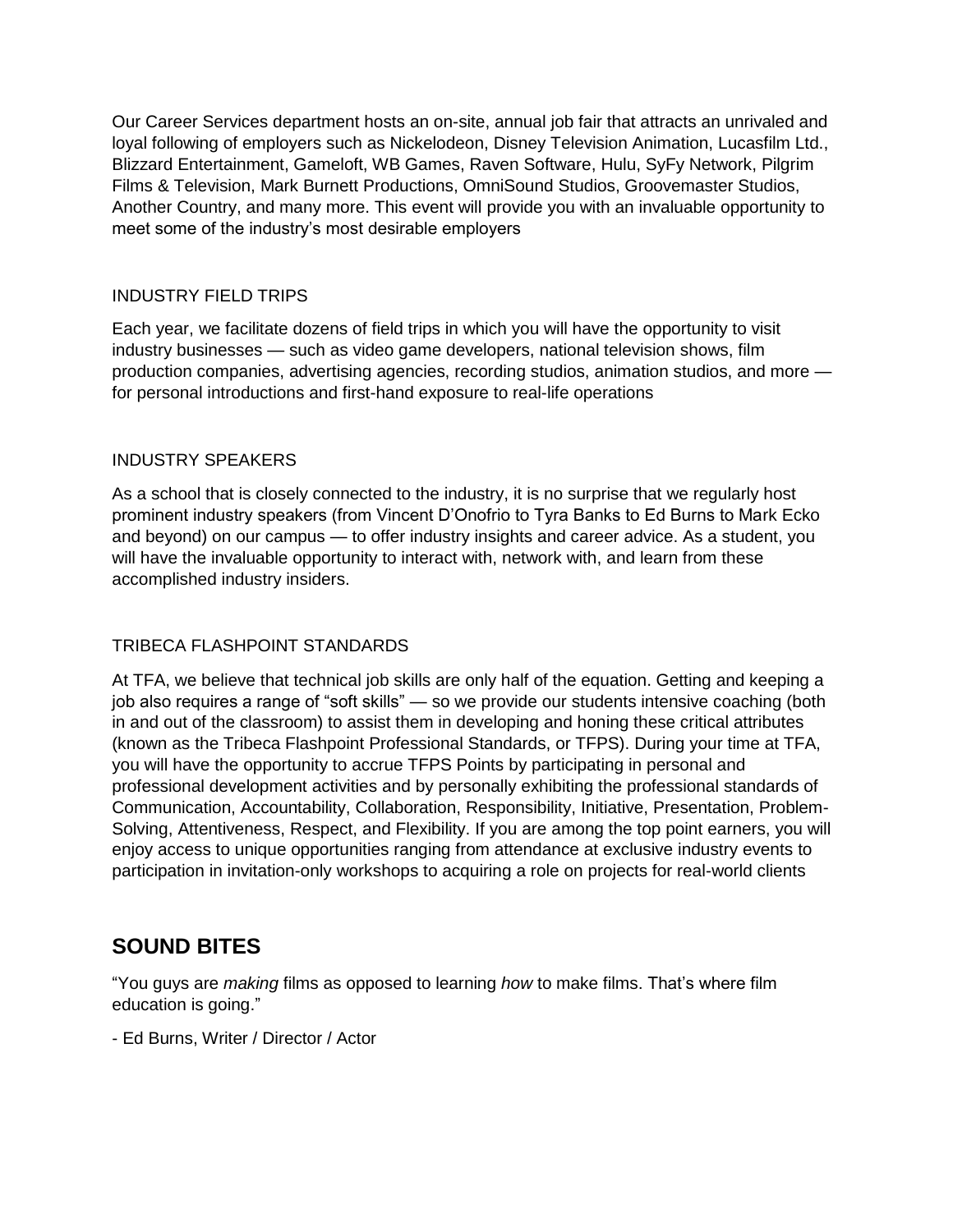"TFA has this infrastructure that gives students a lot of opportunity to express themselves creatively."

- Warren Trezevant, Pixar Animation Studios

"These kids actually know what they're talking about."

- Mia Burgess, Nickelodeon

"Pound for pound, TFA is the most sophisticated thing for this tier of the industry that I've seen."

- Marc Eckō Founder + CCO, Mark Ecko Enterprises

"I chose TFA because of the emphasis on professionalism. The day I walked in here was really the day that I started my career."

- Dennis Huston, Recording Arts Student

"TFA's instructors and students are so full of passion!"

- Tyra Banks, Author / Model / TV Personality

"Not a day goes by in the six months since graduation that I haven't utilized the relationships I made at TFA."

- Mike Eisenberg, TFA Alumnus

"(TFA has) created an academic environment that absolutely is right for the 21st century. It just mirrors and reflects what is going on in the real world."

- Sheila Roche Chief Creative & Communications Officer, (RED)

"Getting my name in the credits of a fully developed and actually published game in my first year at school is more than I could have ever imagined.":

- Patrick Purcell, Game + Interactive Media Student

"It's a golden opportunity to get the training and actually be EMPLOYABLE with real skills that they can put to work."

- Michael Uslan, Executiv Producer, The Dark Knight trilogy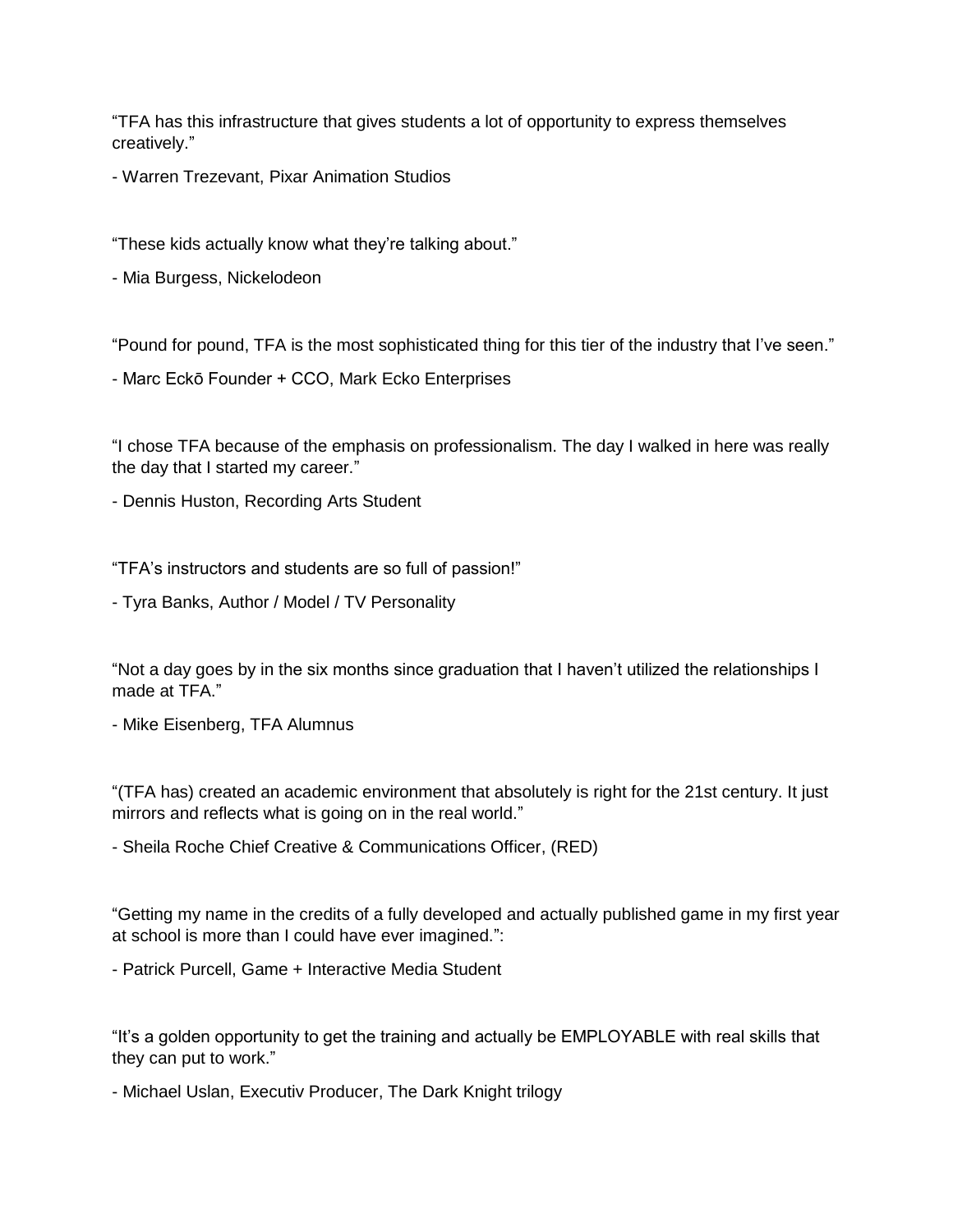"My work at TFA is challenging and keeps me on my toes, but I enjoy every single moment of it, even through those challenges."

- Jeffrey Malanga, Animation + VFX Student

"You are in the industry when you walk through these doors. Students get real world, hands-on experience."

- Steve Downes, Voice of Master Chief, Halo

## **HIGH-TECH CAMPUS**

Tribeca Flashpoint Academy's campus is a technological oasis in the heart of the Loop, Chicago's thriving commercial and cultural epicenter. Our state-of-the-art facilities are split between two specialized learning sites:

#### **Main Campus**

As a student, you will spend a great deal of your time at our primary location at 28 North Clark Street, which features cuttingedge classrooms; production facilities such as lighting labs, sound stages, special effects labs, and screening rooms; student lounges; our high-tech library (known as the Info Commons); as well as administrative and faculty offices.

#### **CBS Studio B**

In addition to housing Chicago's local CBS news affiliate, CBS Studios at the corner of Washington and Dearborn is also home to TFA's largest studio space, CBS Studio B. In this large, flexible, and infinitely customizable space, students get handson training with professional equipment in CBS's world-class broadcast environment.

## **HOUSING**

Tribeca Flashpoint Academy has several impressive housing partners that are within walking distance of the school and/or readily available via public transportation. Visit TFA.edu/housing for a complete list of housing options and contact information.

## **APPLYING TO TRIBECA FLASHPOINT ACADEMY**

Tribeca Flashpoint Academy's most successful students share a few key characteristics: they are passionate about digital media arts; enjoy working in a collaborative environment and learning by doing; are receptive to mentorship and coaching; and are willing to work hard to